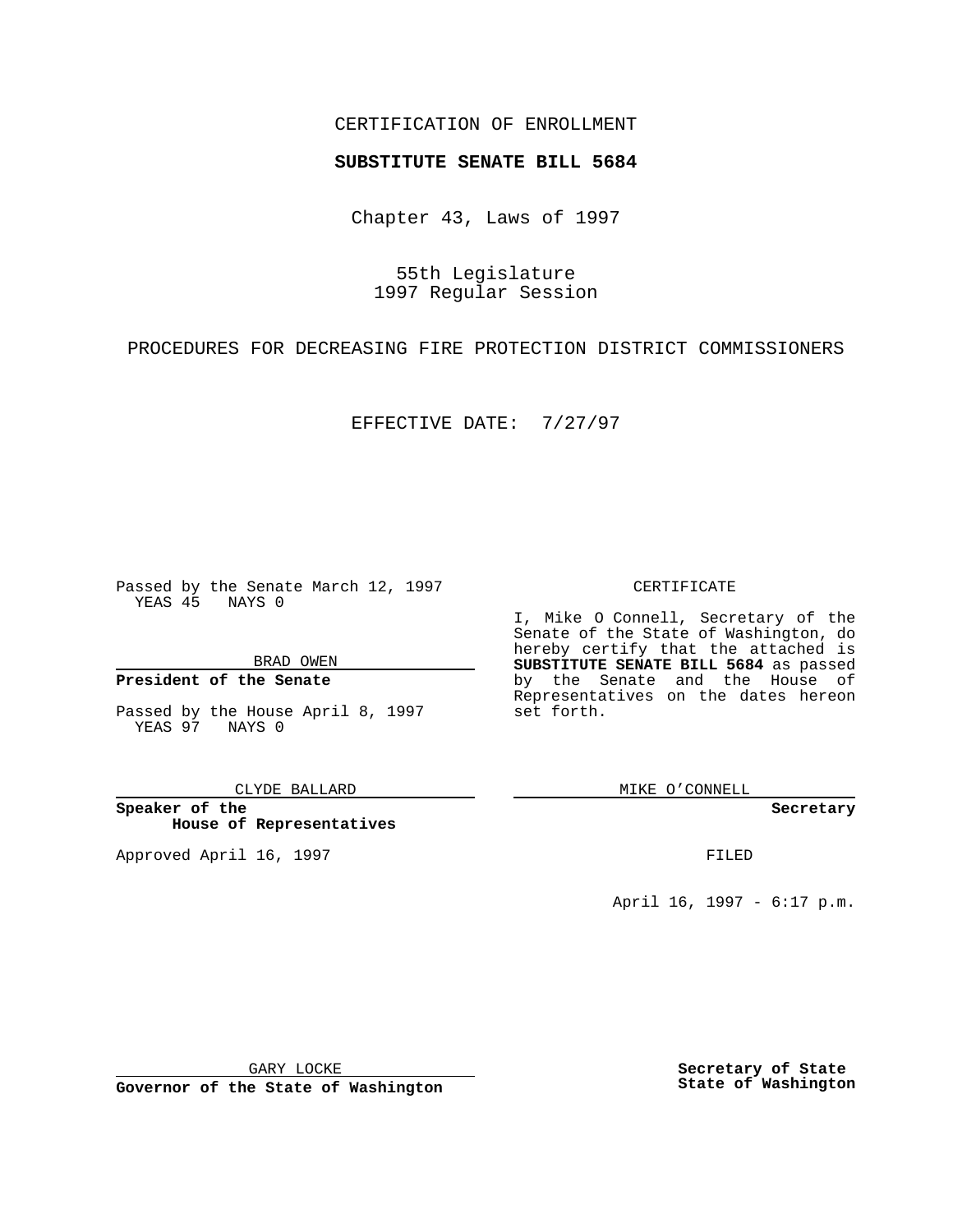## **SUBSTITUTE SENATE BILL 5684** \_\_\_\_\_\_\_\_\_\_\_\_\_\_\_\_\_\_\_\_\_\_\_\_\_\_\_\_\_\_\_\_\_\_\_\_\_\_\_\_\_\_\_\_\_\_\_

\_\_\_\_\_\_\_\_\_\_\_\_\_\_\_\_\_\_\_\_\_\_\_\_\_\_\_\_\_\_\_\_\_\_\_\_\_\_\_\_\_\_\_\_\_\_\_

Passed Legislature - 1997 Regular Session

#### **State of Washington 55th Legislature 1997 Regular Session**

**By** Senate Committee on Government Operations (originally sponsored by Senators Horn, Haugen and Wood)

Read first time 03/05/97.

 AN ACT Relating to prescribing procedures for decreasing fire protection district commissioners; and adding a new section to chapter 52.14 RCW.

BE IT ENACTED BY THE LEGISLATURE OF THE STATE OF WASHINGTON:

 NEW SECTION. **Sec. 1.** A new section is added to chapter 52.14 RCW to read as follows:

 Except as provided in RCW 52.14.020, in the event a five-member board of commissioners of any fire protection district determines by resolution that it would be in the best interest of the fire district to decrease the number of commissioners from five to three, or in the event the board is presented with a petition signed by ten percent of the registered voters resident within the district who voted in the last general municipal election calling for such a decrease in the number of commissioners of the district, the board shall submit a resolution to the county legislative authority or authorities of the county or counties in which the district is located requesting that an election be held. Upon receipt of the resolution, the legislative authority or authorities of the county or counties shall call a special election to be held within the fire protection district at which